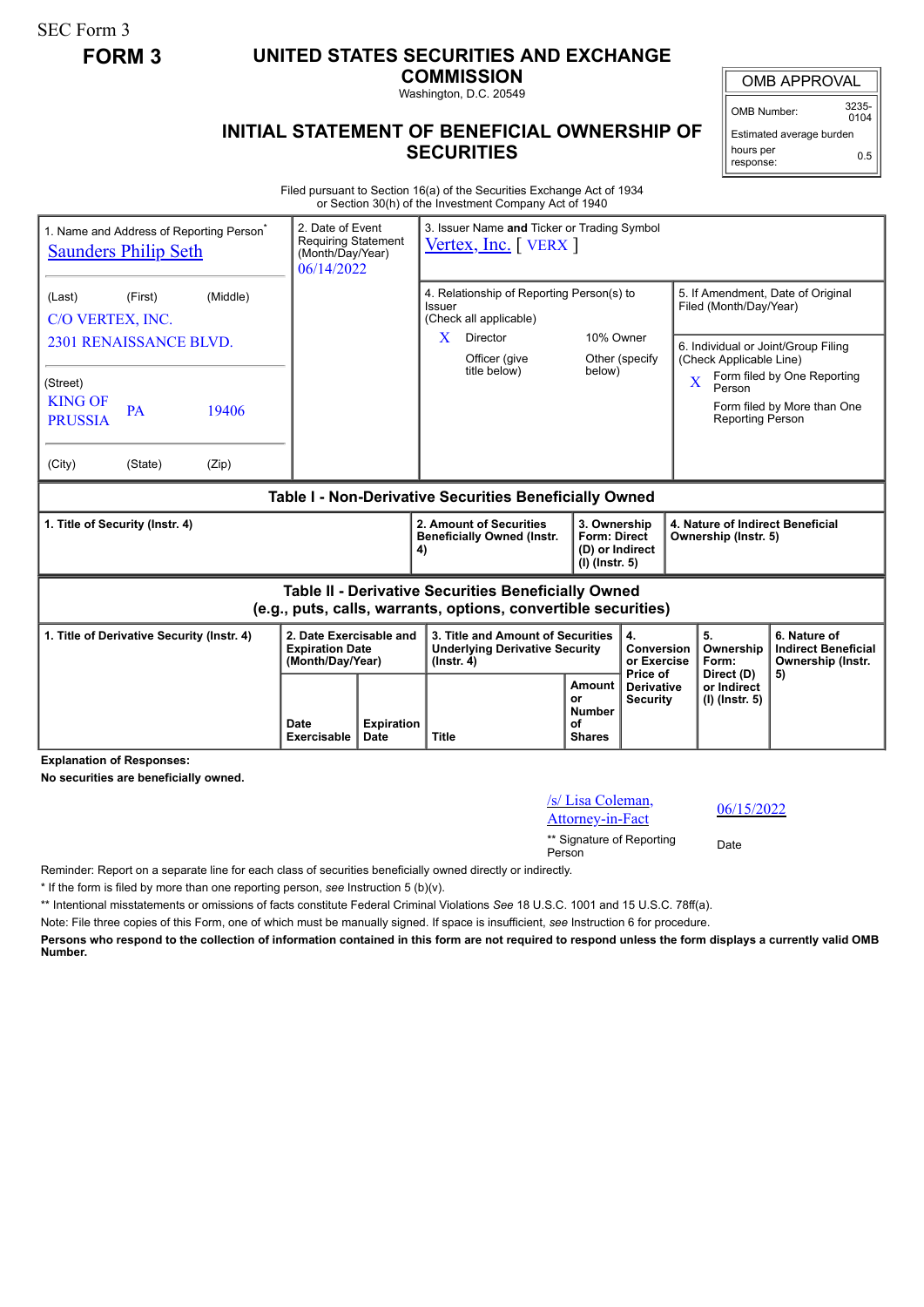## **POWER OF ATTORNEY**

With respect to holdings of and transactions in securities issued by Vertex, Inc. (the "*Company*"), the undersigned hereby constitutes and appoints the individuals named on Schedule A attached hereto and as may be amended from time to time, or any of them signing singly, with full power of substitution and resubstitution, to act as the undersigned's true and lawful attorney-in-fact to:

- 1. execute for and on behalf of the undersigned, Schedules 13D and 13G in accordance with Section 13 of the Securities Exchange Act of 1934, as amended (the "*Exchange Act*"), and the rules thereunder, and Forms 3, 4, and 5 in accordance with Section 16 of the Exchange Act and the rules thereunder;
- 2. do and perform any and all acts for and on behalf of the undersigned which may be necessary or desirable to complete and execute any such Schedule 13D or 13G or Form 3, 4, or 5, complete and execute any amendment or amendments thereto, and timely file such schedule or form with the SEC and any stock exchange or similar authority; and
- 3. take any other action of any type whatsoever in connection with the foregoing which, in the opinion of such attorney-in-fact, may be of benefit to, in the best interest of, or legally required by, the undersigned, it being understood that the documents executed by such attorney-in-fact on behalf of the undersigned pursuant to this Power of Attorney shall be in such form and shall contain such terms and conditions as such attorney-in-fact may approve in such attorney-in-fact's discretion.

The undersigned hereby grants to each such attorney-in-fact full power and authority to do and perform any and every act and thing whatsoever requisite, necessary, or proper to be done in the exercise of any of the rights and powers herein granted, as fully to all intents and purposes as the undersigned might or could do if personally present, with full power of substitution and resubstitution or revocation, hereby ratifying and confirming all that such attorney-in-fact, or such attorneys-in-fact substitute or substitutes, shall lawfully do or cause to be done by virtue of this Power of Attorney and the rights and powers herein granted.

The undersigned acknowledges that the foregoing attorneys-in-fact, in serving in such capacity at the request of the undersigned, are not assuming, nor is the Company assuming, any of the undersigned's responsibilities to comply with Section 13 and Section 16 of the Exchange Act.

This Power of Attorney shall remain in full force and effect until the undersigned is no longer required to file Schedule 13D and 13G and Forms 3, 4, and 5 with respect to the undersigned's holdings of and transactions in securities issued by the Company, unless earlier revoked by the undersigned in a signed writing delivered to the foregoing attorneys-in-fact.

IN WITNESS WHEREOF, the undersigned has caused this Power of Attorney to be executed as of this 2nd day of June, 2022.

> /s/Philip Seth Saunders Philip S. Saunders

US-DOCS\120295976.1